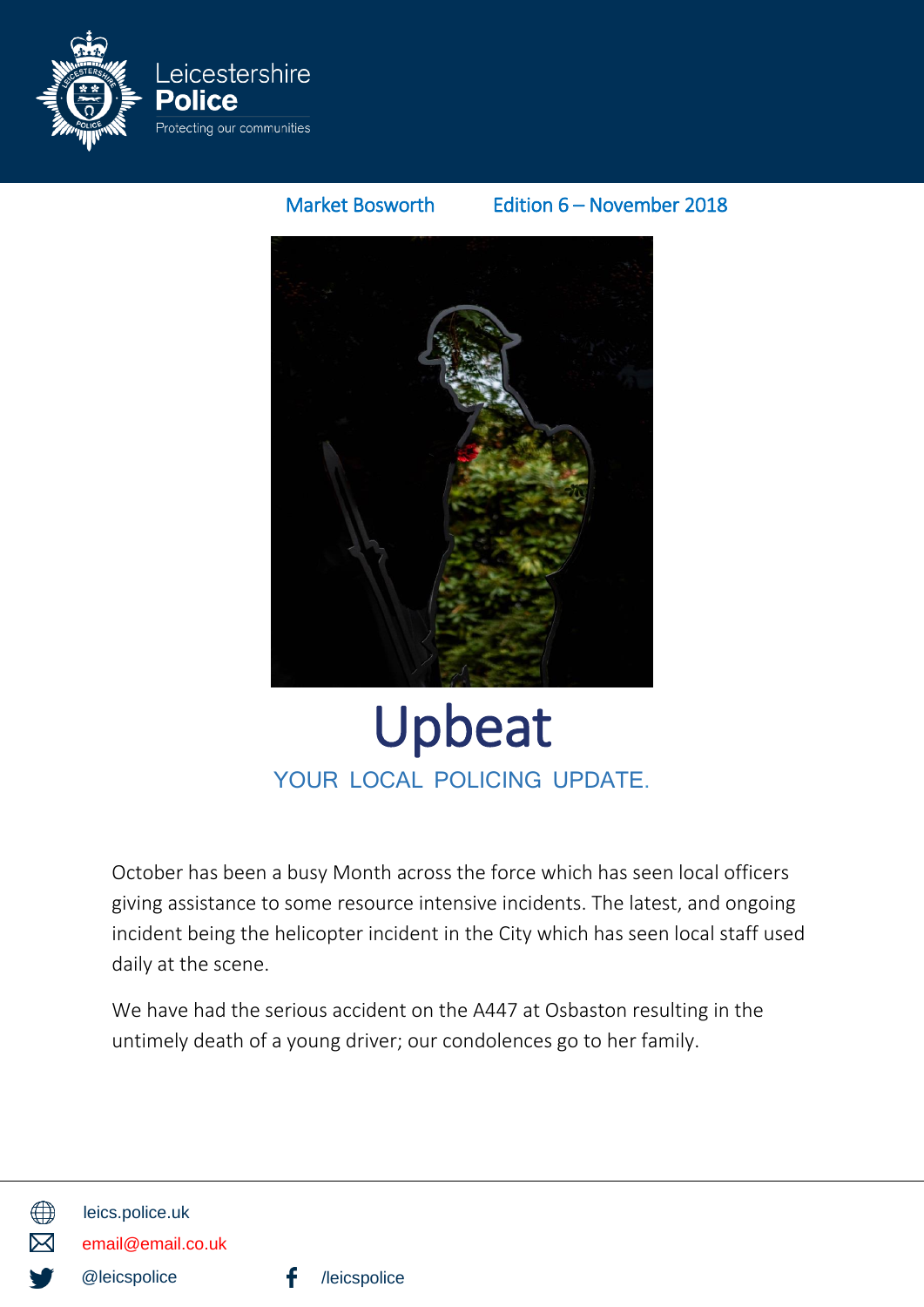

October saw an increase in reported burglaries including 5 reported in Markfield, 7 in Witherley, Atterton, Fenny Drayton, Stoke Golding, Congerstone and Market Bosworth.

This is a timely reminder to be extra vigilant, reporting any suspicious incidents to us via either 101, 999 or via the Leicestershire Police incident reporting portal. Local officers will be conducting extra patrols acting on intelligence gained from numerous sources including from our colleagues across the border in Warwickshire and Staffordshire.

Our Chief has invested heavily in new technology allowing its available "on the go". We have all been on the course over the last couple of weeks, training for its roll-out. It is an App. Based system which allows searching and working on the main Police systems from a mobile phone.

One of the benefits is the ability to read fingerprints and get full intelligence back on a person within 30 seconds.





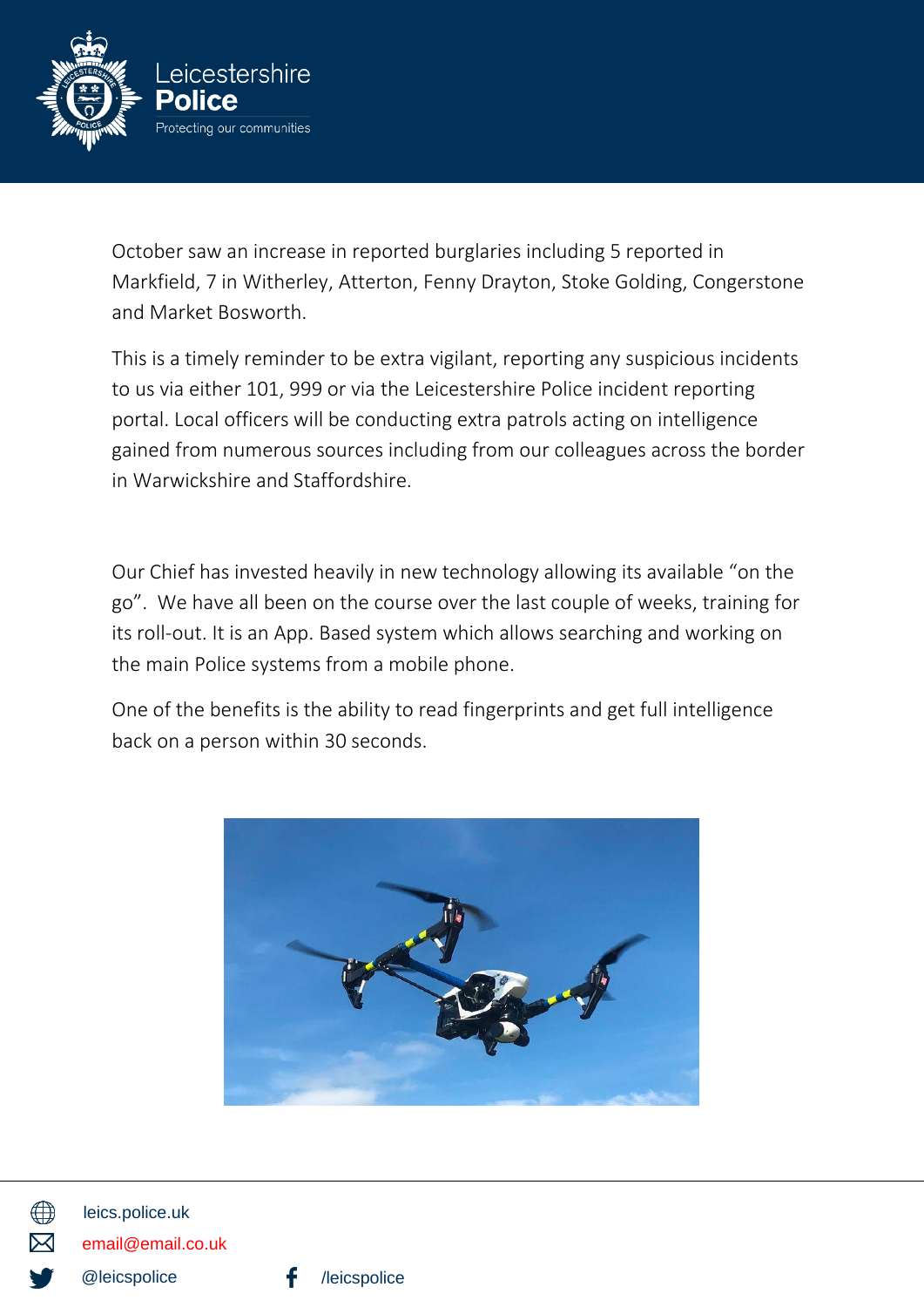

We now also have the facility to use Police drones, which have been used successfully on our area within the last few weeks.

Local schools have been visited giving inputs to the children around bonfire night, fireworks and the associated anti-social behaviour that tends to increase at this time of the year. Codename celebrate safely.



A couple of warrants have been executed recently based on intelligence around drug cultivation and modern day slavery with positive results.

Our colleagues in the Specials have been in the area conducting speed enforcement in villages where recent complaints have been received. This includes Barlestone.